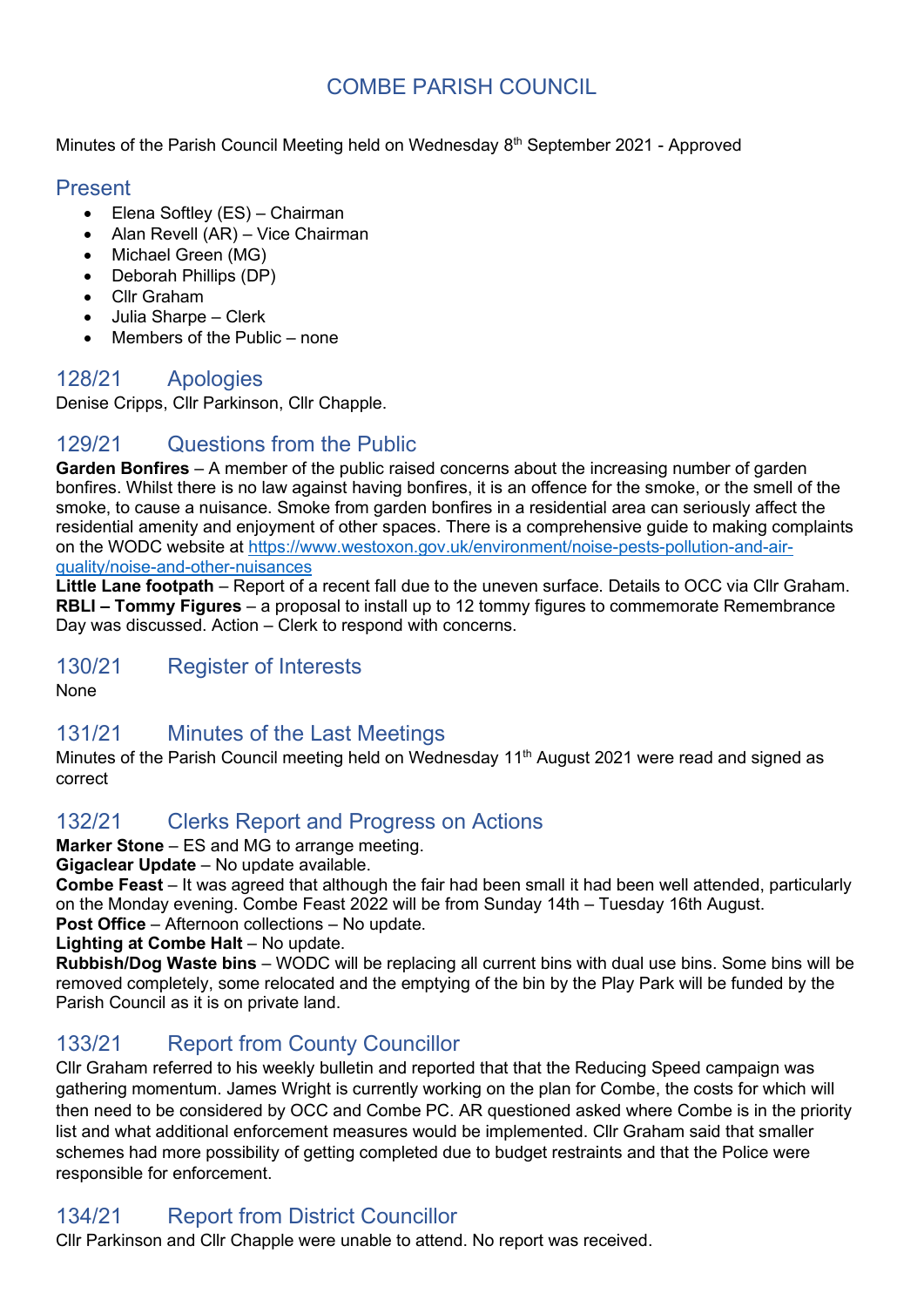# 135/21 Planning Applications

**21/02783/HHD – Chatterpie House** – proposed replacement timber entrance gates and new section of timber fence to front boundary – there were no objections, but a comment made that as Combe has no street lighting the external lighting level should be soft in colour, low wattage of 80 watts or lower and Dark Skies lighting approved.

## 136/21 To Approve Payments and Note Sums Received

| <b>Payments</b>                                     | <b>Gross</b> | VAT |
|-----------------------------------------------------|--------------|-----|
| VH&RG – car park donation                           | £4,250       |     |
| J. Sharpe – Clerks wages – August (SO)              | £230.20      |     |
| P. Merry – post maintenance, strimming, ivy removal | £275         |     |
| Trevor Stewart – play park repairs                  | £534         | £89 |
|                                                     |              |     |

#### **Received –**

Combe Feast Rental £80

# 137/21 Speedwatch Update

|               | Total | Number of<br>vehicles   |                 | Above 30 mph<br><b>Average Speed</b> |                 |                         | <b>Highest Speed</b> |                         | <b>Average Hourly</b> |                                |                              |
|---------------|-------|-------------------------|-----------------|--------------------------------------|-----------------|-------------------------|----------------------|-------------------------|-----------------------|--------------------------------|------------------------------|
|               |       | Akeman<br><b>Street</b> | S'field<br>Road | Akeman<br><b>Street</b>              | S'field<br>Road | Akeman<br><b>Street</b> | S'field<br>Road      | Akeman<br><b>Street</b> | S'field<br>Rd         | Akeman<br>Street<br>-5-<br>6pm | S'field<br>Road<br>-8<br>9am |
| July          | 11445 | 5724                    | 5721            | 34.0                                 | 29.5            | 69.7%                   | 47.5%                | 64.7                    | 50.6                  | 627                            | 564                          |
| <b>August</b> | 12320 | 5915                    | 6415            | 33.7                                 | 29.6            | 72.3%                   | 86.5%                | 68.5                    | 52.6                  | 768                            | 572                          |

# 138/21 Village Design Statement Update

WODC planners have reviewed and given their approval to the draft of Combe's Village Design Statement. The next steps are to produce a fully illustrated draft document. Residents will then be invited to have their say on the proposed planning guidelines for Combe. There will be more details on this consultation process in the November Courier.

# 139/21 Village Travel Network Update

DC reported that that the group had produced a map of proposed footpath and cycle routes for consultation and that the next stage is for Sarah Featherstone to consolidate the suggestions onto one map as a 'vision' of everything, although with clearly everything suggested not being achievable. Proposals for Combe to be circulated to councillors. **Action – DC**

## 140/21 Bonfire and Firework display arrangements

The Bonfire and Firework sub-committee reported that the bonfire celebrations would be on Friday  $5<sup>th</sup>$ November with the firework display at 6.30pm followed by the lighting of the bonfire at 7pm. Volunteers are urgently needed to set-up before the event, on the day and clear up the day after to enable the safe running of the event. Village organisations to be invited to host refreshment and merchandise stalls. **Action – Clerk – Courier Article**

## 141/21 RoSPA Inspection Actions

The issues highlighted in the report were discussed. The majority of issues are low risk and many have been dealt with. It was agreed to action those outstanding as follows

**Actions – JH to cut back overhanging branches by swings. Clerk to contact Witney Welding re repair to slide. Clerk to contact Trevor Stewart re see-saw and zip wire.**

### 142/21 Parish Walk Actions

A schedule of proposed work to the trees on the village greens was presented by the Clerk. It was agreed to request tenders for the works for consideration at the next meeting. MG reported that work is in hand to deal with the wall at Sparrow Hall. All other actions completed

**Action – Clerk tenders. MG – Sparrow Hall wall.**